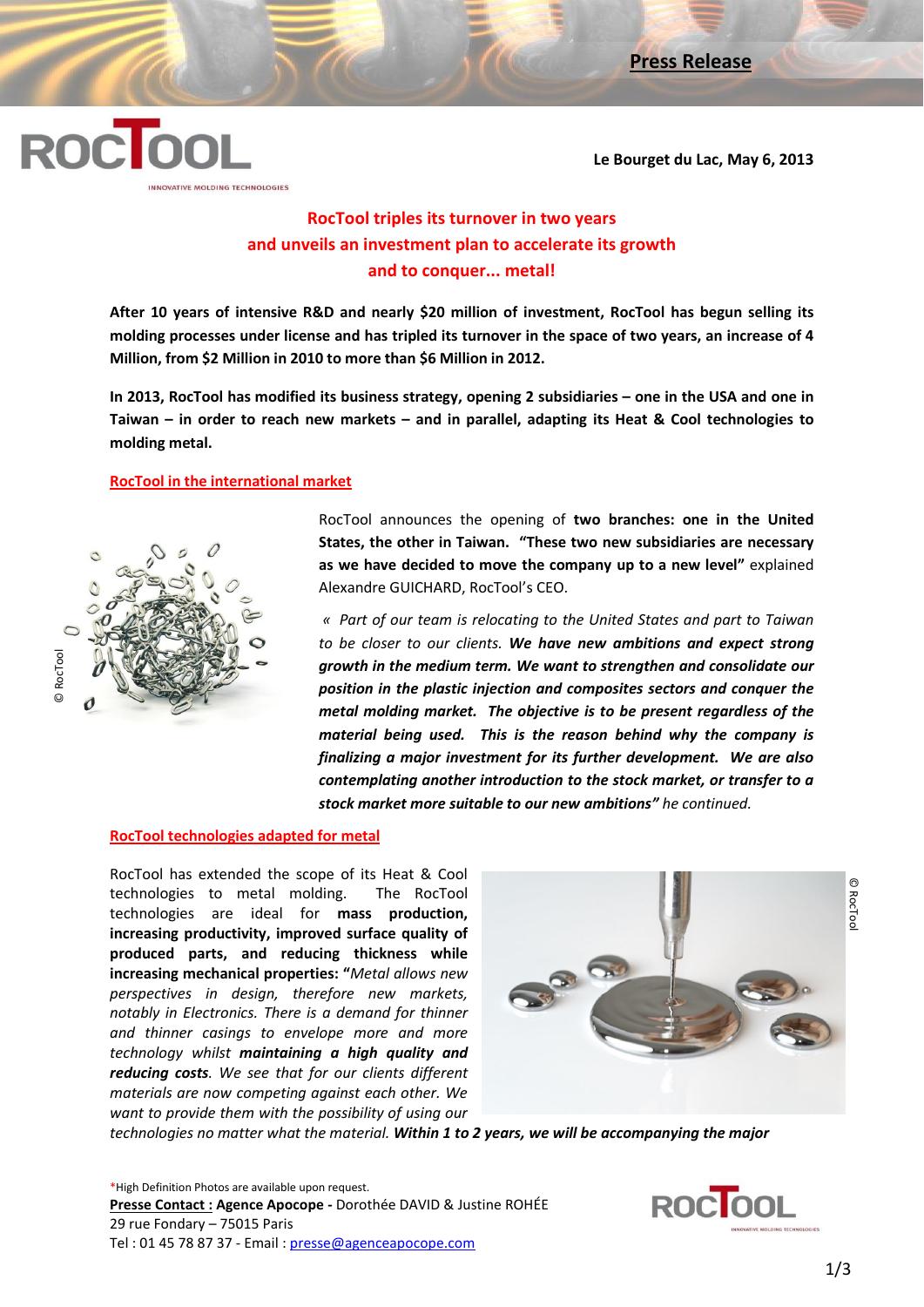*players in the production of metal parts, especially in the electronic and automotive industries, as we currently do in the composites and plastic injection sectors."* stated José Feigenblum, RocTool's Technical Director.

### **Strengthening the financial base**

RocTool will raise new funds to support both its investment and growth. Currently, RocTool is listed on the 'Marché Libre' on the NYSE Euronext in Paris*. "A transfer to a more substantial stock market is in the pipeline. We want to strengthen our capital base to support and accelerate our rapid growth which began in 2011." Investors and analysts should be able to see the returns on, this aggressive strategy and significant growth* within the next two to three years" concluded Alex Guichard.

In the past 10 years, RocTool has invested close to \$20 Million in R&D and marketing and promoted its technologies throughout the world, resulting in a substantial commercial success as of 2012. *"The leaders in the electronics and automotive sectors are now recommending to their sub-contractors that they use RocTool technologies, the future generations of tablets, smartphones or automotive parts will be produced using our technologies."*

#### **Strengthening teams to focus on the development of client support**

**RocTool is strengthening its teams to ensure excellent technical support is provided to its licensees** (fine tuning for part qualification, technology transfer, on-site training and after sales service)*. "The majority of our clients are American, Taiwanese, Chinese, and Japanese and our aim is to provide efficient and timely assistance to them, hence the increase of personnel in these countries"* emphasized Alex Guichard*. "We have already outfitted dozens of production lines with RocTool generators. We are reinforcing our teams as the forecasted production of electronic parts, in particular for smartphones and tablets, will require the outfitting of hundreds of production lines."* 

#### **A unique business model**

Boosted by its unique technology portfolio of 80 patents, the French start-up has validated the strength of its Business Model, based on the sale of licenses and expertise: *"We were highly criticized when we announced our strategy of selling our technology under licenses in combination with the payment of royalty fees! Today, with over 40 licensees, we have proven the real values of this business model which works in favor of our clients, who only start paying royalty fees when production starts. Furthermore, we have developed and sell directly our own induction generators which are installed by RocTool in our licensees' establishments. Currently, a new licensing contract is signed each month either with a major brand or their partners. Based on these figures, within the next 4 to 5 years, we will have about 100 effective licensing agreements",* commented Matt Boulanger, Business Development Director.

#### **Next step, the sale of an exclusive license in the aerospace sector**

**For the first time, RocTool will propose exclusive licenses in new sectors:** *"The biggest and most impressive of these will undoubtedly be in Aerospace", confided Alex Guichard."Aerospace leaders are eager to use our technologies, as they would enable them to increase their production capacity, lower their costs and provide them with a certain flexibility in production. Aviation manufacturers have thousands of referenced composite parts and low production volumes per mold. The heating time is crucial when you are constantly changing the mold. With RocTool's technologies, the optimum temperature is reached in less than 1 minute, not 2 hours! An Aerospace group equipped with RocTool Technology will have access to a multitude of innovative technologies, therefore a considerable competitive advantage over its rivals."*

\*High Definition Photos are available upon request. **Presse Contact : Agence Apocope -** Dorothée DAVID & Justine ROHÉE 29 rue Fondary – 75015 Paris Tel : 01 45 78 87 37 - Email : presse@agenceapocope.com